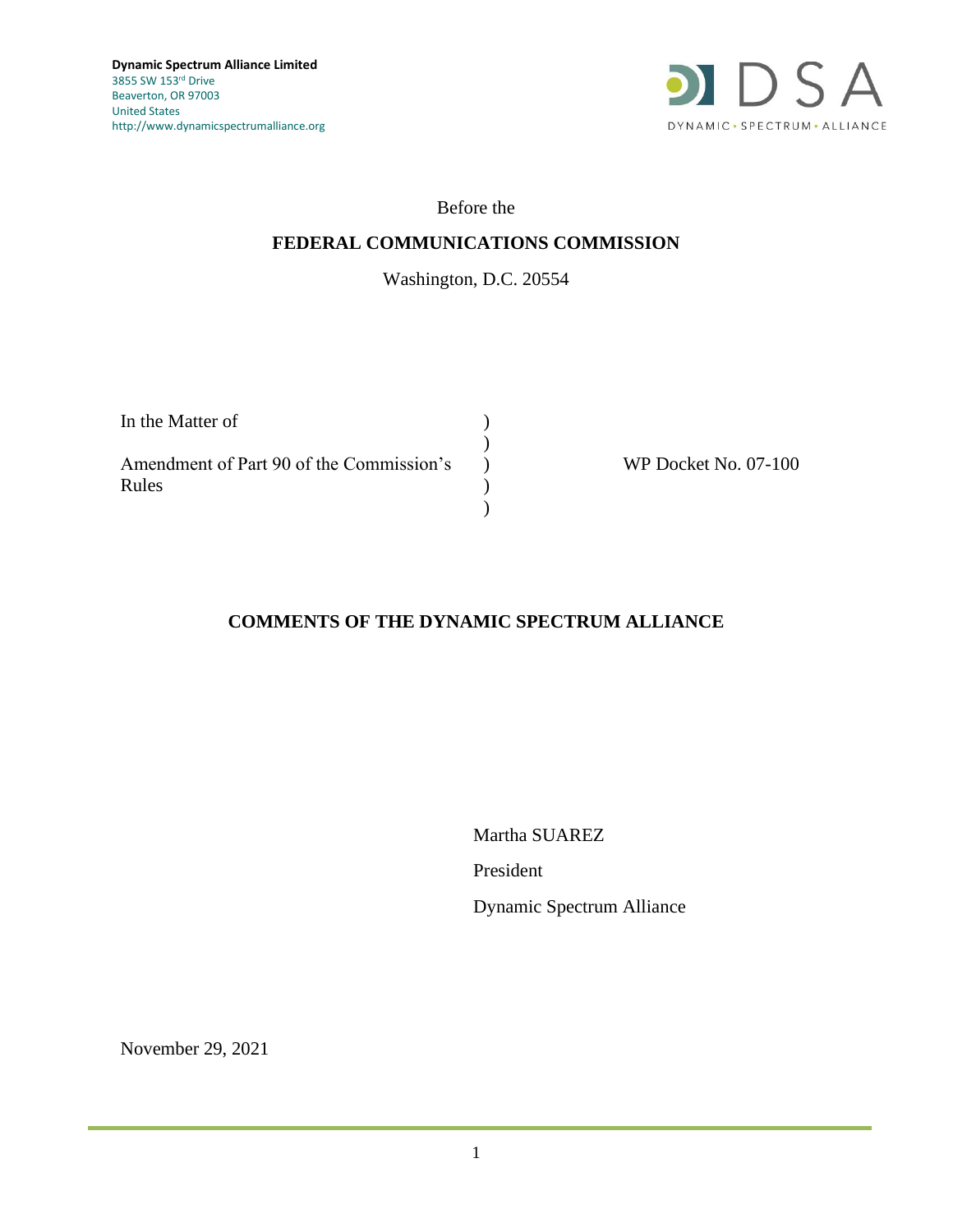

The Dynamic Spectrum Alliance  $("DSA")^1$  submits these comments in response to the Federal Communications Commission ("FCC" or "Commission") Eighth Further Notice of Proposed Rulemaking ("Eighth FNPRM") in the above-captioned proceeding that explores ways in which the 4940-4990 MHz band ("4.9 GHz band") can be opened to more users and maximize the band's potential.<sup>2</sup> The Commission seeks comment on alternatives to stimulate expanded use of and investment in the band while also ensuring that public safety communications continue to have priority. DSA supports the Commission's efforts to "spur innovation, improve coordination, and drive down costs in the band."<sup>3</sup> Furthermore, we support the Commission's goals of leveraging technological advancements, fostering a robust equipment market, and addressing non-public safety use of the band. $4$  To achieve these goals, DSA encourages the Commission to adopt a dynamic spectrum sharing model, similar to what is used in the Citizens Broadband Radio Service ("CBRS"), to allow public safety operations to continue on a protected basis, while opening the band for a wide range of new users and reducing equipment costs for all users.

Since allocating the 4.9 GHz band for public safety use in 2002, the Commission has tried a number of approaches to encourage greater use and investment in the band. Despite these

<sup>&</sup>lt;sup>1</sup> The Dynamic Spectrum Alliance is a global, cross-industry alliance focused on increasing dynamic access to unused radio frequencies. The membership spans multinational companies, small- and medium-sized enterprises, academic, research, and other organizations from around the world, all working to create innovative solutions that will increase the utilization of available spectrum to the benefit of consumers and businesses alike. A full list of the DSA members is available on the DSA's website at [www.dynamicspectrumalliance.org/members/.](http://www.dynamicspectrumalliance.org/members/)

<sup>2</sup> *Amendment of Part 90 of the Commission's Rules*, WP Docket No. 07-100, Order on Reconsideration and 8th Further Notice of Proposed Rulemaking, FCC 21-106 (rel. Oct. 1, 2021) ("Eighth FNPRM"), at ¶ 27.

<sup>3</sup> *Id* at ¶27.

<sup>4</sup> *Id* at ¶4.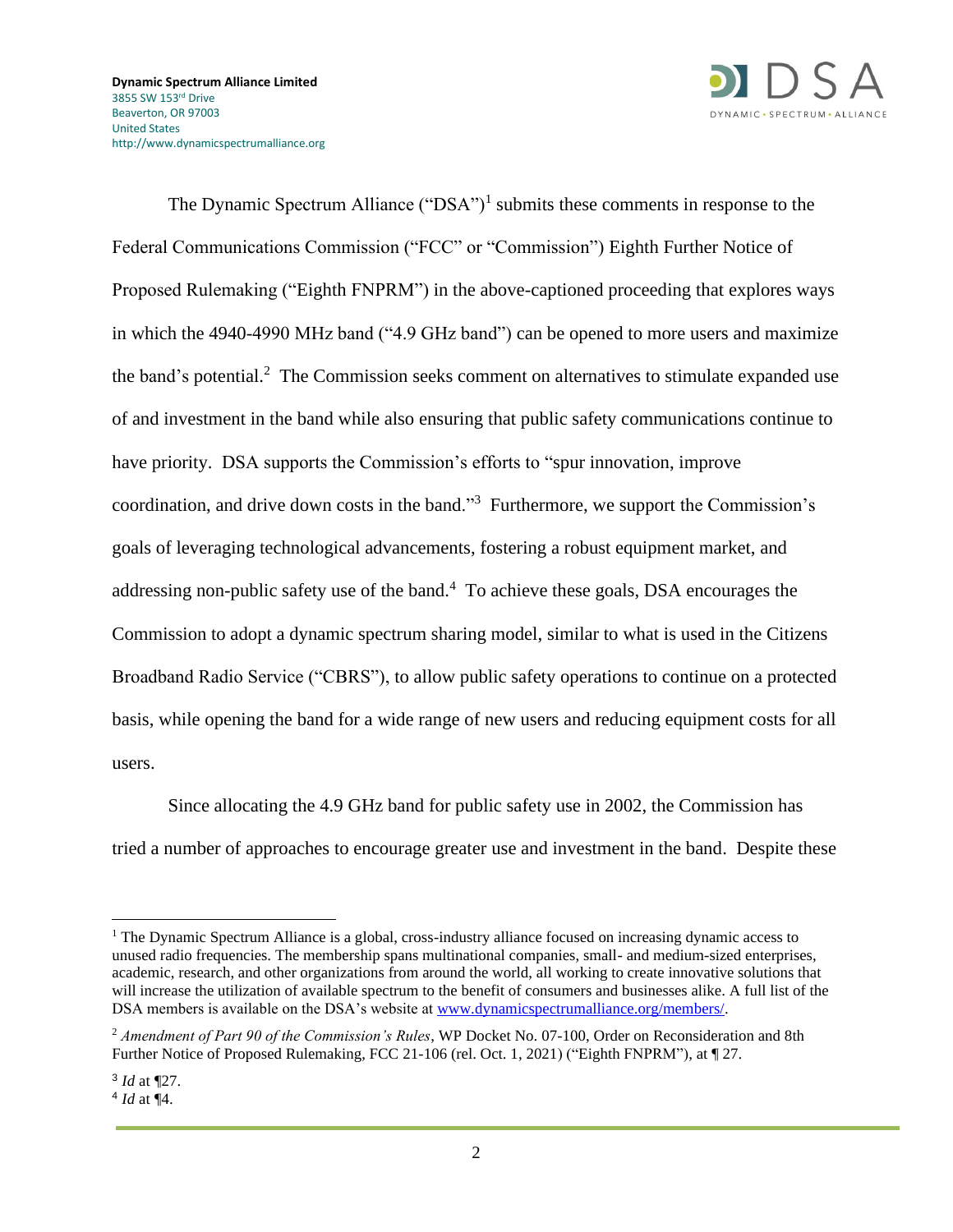

efforts, a dearth of equipment and lack of widespread use by public safety agencies continues to render the band largely underutilized.<sup>5</sup> As the Commission lamented in the first paragraph of the *Sixth FNPRM*: "With no more than 3.5% of potential licensees using the band, we remain concerned that, as the Commission stated in 2012, the band has 'fallen short of its potential.'"<sup>6</sup> Public safety agencies bemoan the fact that limited use of the band has in turn resulted in a limited vendor ecosystem, a lack of specialized devices, and higher costs. <sup>7</sup> The limited ecosystem becomes more of an issue as the equipment currently deployed in the band approaches the end of its useful lifetime.

DSA strongly supports the Commission's twin goals of promoting more efficient and intensive use of the 4.9 GHz band for public safety communications, on a primary basis, and for commercial use on a secondary and opportunistic basis. <sup>8</sup> To achieve these goals, we recommend that the Commission implement a two- or three-tiered sharing approach where Tier 1 would consist of primary licensees in the band (including all incumbent users), while other non-public safety users could access the band on a secondary basis, much like CBRS General Authorized Access users do today. Use of a tiered sharing approach that leverages existing and proven

<sup>5</sup> *See. e.g.,* Memorandum Opinion and Order and Third Report and Order, *The 4.9 GHz Band Transferred from Federal Government Use*, WT Docket No. 00-32, 18 FCC Rcd. 9152 (2003); Report and Order and Further Notice of Proposed Rulemaking, *Amendment of Part 90 of the Commission's Rules*, WP Docket No. 07-100, 24 FCC Rcd 4298 (2009); Fourth Report and Order and Fifth Further Notice of Proposed Rulemaking, WP Docket No. 07-100, PS Docket No. 06-229, WT Docket No. 06-150, 27 FCC Rcd 6577 (2012) *("*Fifth FNPRM*")*.

<sup>6</sup> *Amendment of Part 90 of the Commission's Rules*, WP Docket No. 07-100, 6th Further Notice of Proposed Rulemaking, FCC 18-33 (rel. Mar. 23, 2018) ("Sixth FNPRM") at ¶ 1, quoting Fifth FNPRM, 27 FCC Rcd at ¶ 16.

<sup>7</sup> APCO International, "4.9 GHz Task Force Report," at 12 (Sept. 28, 2015) ("APCO Task Force Report"), [https://ecfsapi.fcc.gov/file/60001325364.pdf.](https://ecfsapi.fcc.gov/file/60001325364.pdf)

<sup>8</sup> Eighth FNPRM at ¶ 4.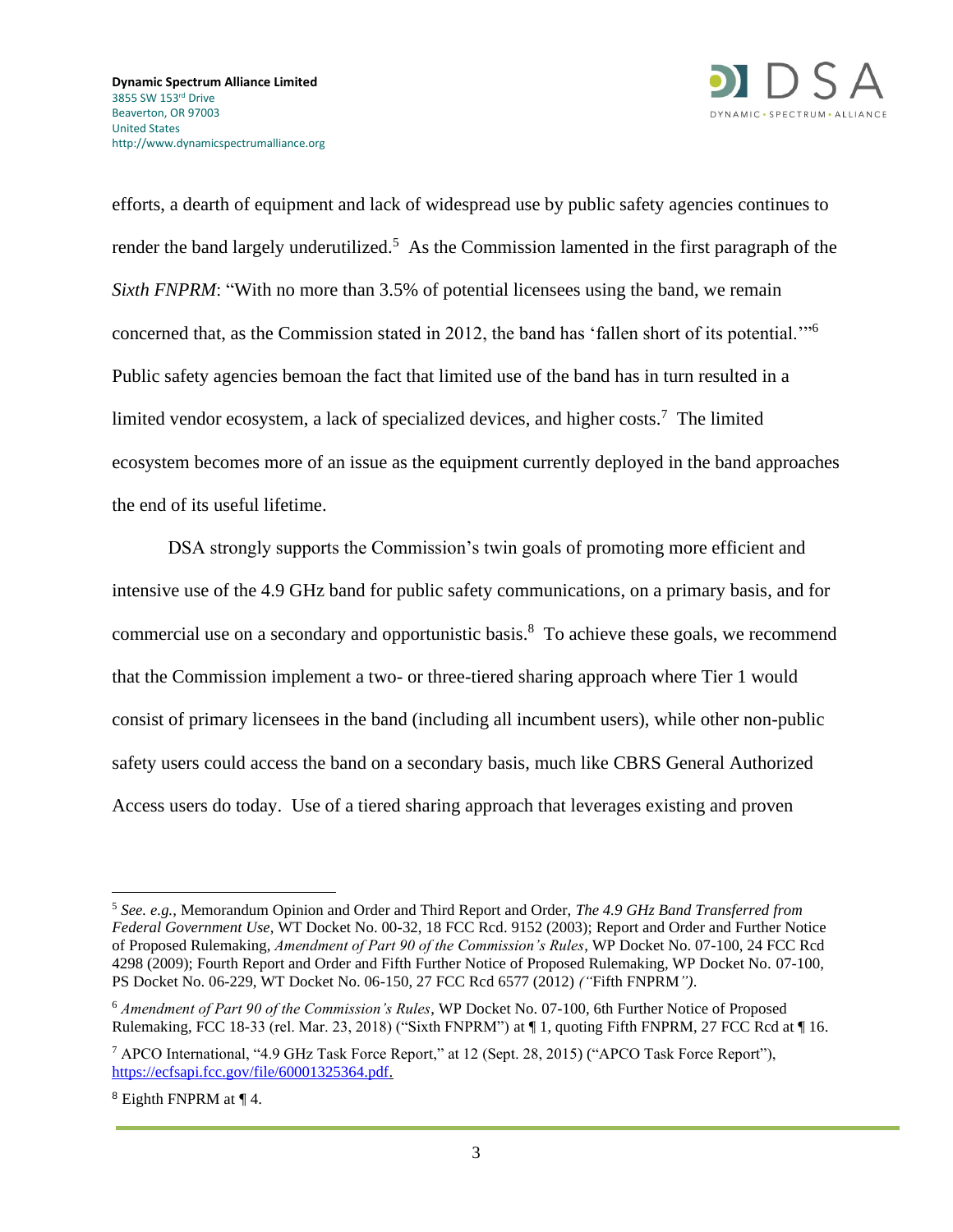

automated database solutions, such as the Spectrum Access System ("SAS") or Automated Frequency Coordination ("AFC") system, will assist the Commission to achieve these goals. The type of automated shared access system will be dependent on whether the protection criteria adopted are based on aggregate interference, which could necessitate a more SAS-like approach, or on single entry, in which case a more AFC-like approach could suffice.

In prior comments, numerous parties expressed support for a tiered sharing framework for the 4.9 GHz band. For example, DSA member and CBRS SAS administrator, Federated Wireless, expressed its belief that a privately developed and operated dynamic spectrum sharing database "is the most efficient, most economical, and lowest risk option for the Commission because the model for such a system already exists and can be quickly, easily, and inexpensively adapted for this application, while fulfilling each of the Commission's stated goals for the band."<sup>9</sup> Federated Wireless further noted that compared to the alternatives, a dynamic spectrum database method would both simplify management of the band and promote efficient use:

The dynamic spectrum database can assess band usage in real-time and assign channels to users for various use cases based on the types of communications they need (e.g., wide-area coverage, point-to-point or multipoint links, or even aeronautical or robotic usage). Such assignments can be made to protect incumbent public safety communications and other communications subject to any hierarchical rules the Commission may impose.<sup>10</sup>

<sup>9</sup> Comments of Federated Wireless, *Amendment of Part 90 of the Commission's Rules*, WP Docket No. 07-100, FCC 18-33, at 3 (July 6, 2018) ("Comments of Federated Wireless").

<sup>10</sup> *Id*. at 10.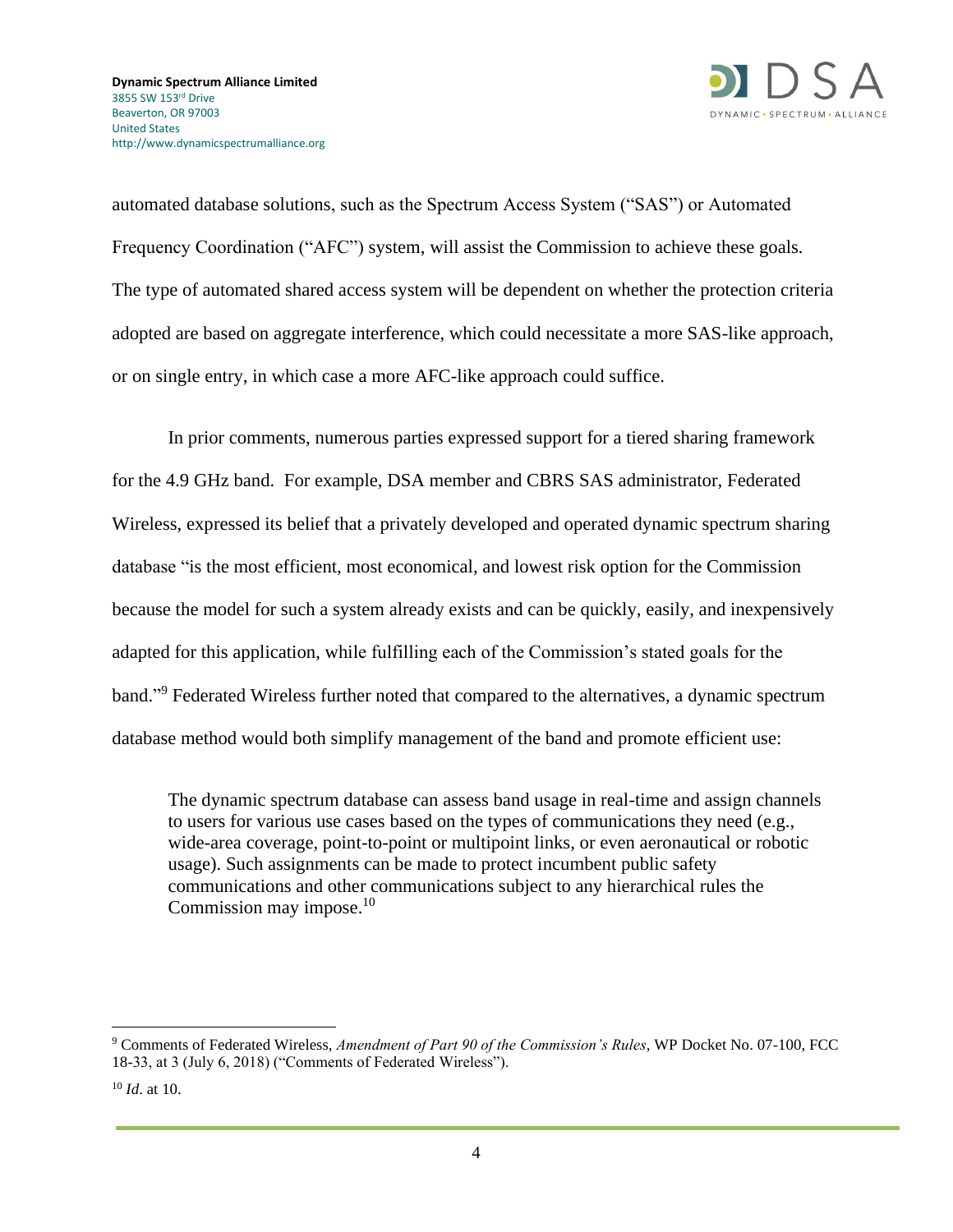

Similarly, in its response to the *Sixth FNPRM*, WISPA concurred with Federated Wireless, explaining that "a tiered sharing approach would achieve the Commission's goal of encouraging a more robust market for equipment and innovation," and that "the development of an equipment ecosystem would facilitate the introduction of new, lower-cost equipment and encourage innovation among competing equipment vendors and service providers, to the benefit of all users of the band, particularly public safety."<sup>11</sup> Furthermore, according to APCO, "sharing the band for commercial use has the potential to significantly increase equipment options" and "encourage equipment manufacturers to innovate and develop an expanded device ecosystem for the band." $^{12}$ 

Real-time database coordination would also address one of the primary reasons the band is so lightly used, according to public safety agencies. Reports on the band by both the National Public Safety Telecommunications Council (2013) and by APCO International (2015) recommended a more formal process for frequency coordination, stating that many agencies were reluctant to deploy in the band because of the lack of information about what other agencies had deployed that might cause interference.<sup>13</sup> The APCO Task Force Report acknowledged that

<sup>11</sup> Reply Comments of Wireless Internet Service Providers Assn., *Amendment of Part 90 of the Commission's Rules*, WP Docket No. 07-100 (filed August 6, 2018), at 4.

<sup>12</sup> Comments of APCO International, *Amendment of Part 90 of the Commission's Rules*, WP Docket No. 07-100 led July 3, 2018), at 15-16. *See also* Federated Wireless Comments at 5-6 and 17.

<sup>&</sup>lt;sup>13</sup> National Public Safety Telecommunications Council, "4.9 GHz National Plan Recommendations, Final Report" (Oct. 24, 2013) ("NPSTC 4.9 GHz Report"),

[http://www.npstc.org/download.jsp?tableId=37&column=217&id=3222&file=4\\_9\\_GHz\\_National\\_Plan\\_Report\\_13](http://www.npstc.org/download.jsp?tableId=37&column=217&id=3222&file=4_9_GHz_National_Plan_Report_131024.pdf)\_ [1024.pdf;](http://www.npstc.org/download.jsp?tableId=37&column=217&id=3222&file=4_9_GHz_National_Plan_Report_131024.pdf) APCO International, "4.9 GHz Task Force Report" (Sept. 28, 2015) ("APCO Task Force Report"), [https://ecfsapi.fcc.gov/file/60001325364.pdf.](https://ecfsapi.fcc.gov/file/60001325364.pdf)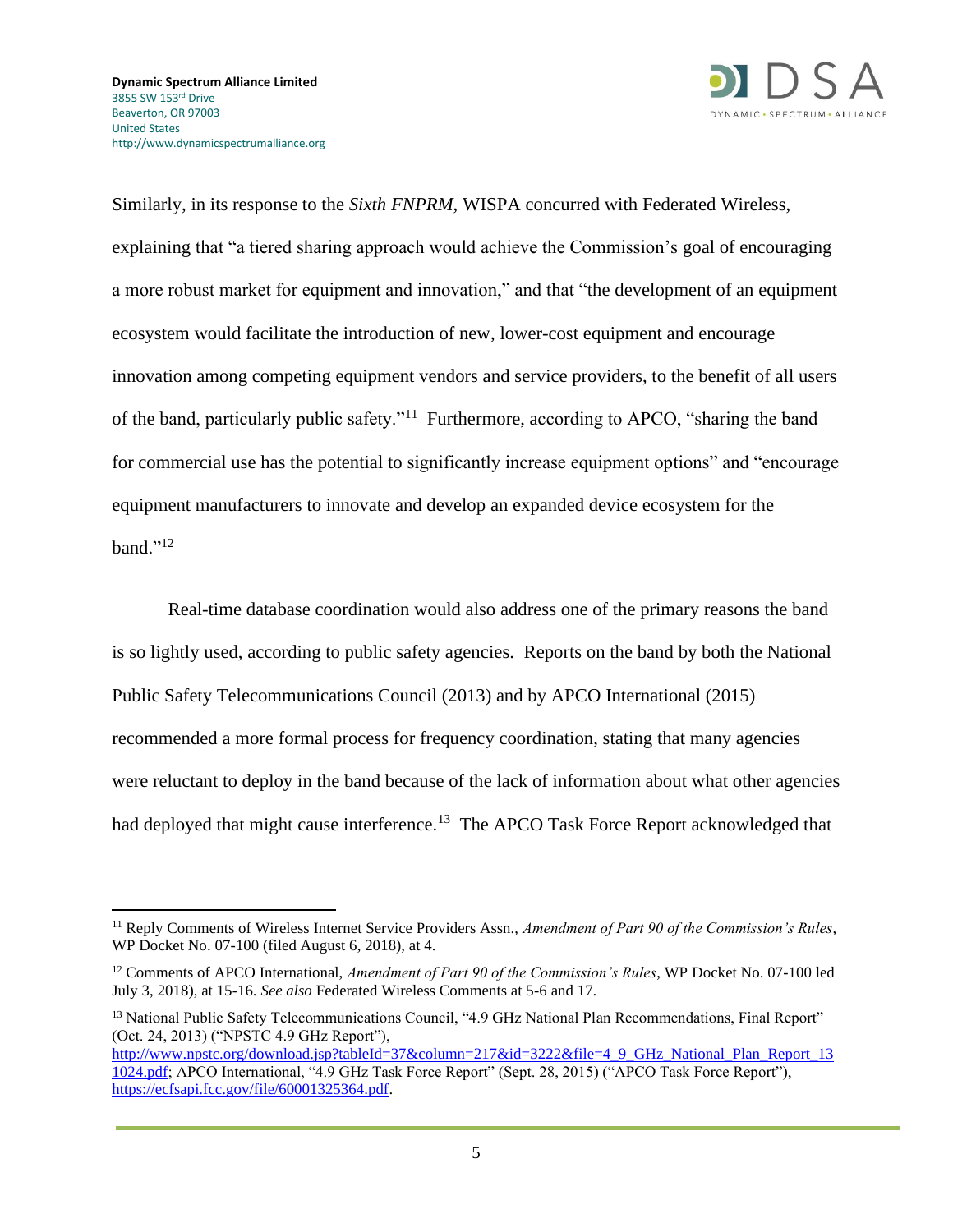

a coordination mechanism is critical, stating: "An innovative approach that incorporates essential features such as frequency coordination, with newer spectrum management tools that could expand the user base while preserving reliable access for public safety, may be the most appropriate path for fully unleashing all of the potential of the 4.9 GHz band."<sup>14</sup> APCO added that to further both public safety and more intensive use of the band, the Commission should encourage the development of a new coordination mechanism in collaboration with the vendor community, including the potential development of software to determine priority and preemption. 15

A coordination mechanism similar to the SAS or AFC could provide a feasible means of coordinating among both primary and secondary users nationwide. Moreover, a tiered sharing approach, like what has operated successfully for over two years in the CBRS band, would achieve the twin goals the Commission has identified. Federated Wireless proposed a three-tier framework, similar to CBRS, based on the assumption that the Commission would want to give critical infrastructure users (e.g., electric power utilities) secondary but priority access, while simultaneously facilitating more general use of the band by authorizing database coordination of General Authorized Access to the remaining vacant spectrum.<sup>16</sup> The DSA agrees that from a practical standpoint, dynamic spectrum sharing in the 4.9 GHz band would be functionally similar to the CBRS band and would result in a win-win for all parties.

<sup>14</sup> *APCO Task Force Report* at 15.

<sup>15</sup> *Ibid*.

<sup>&</sup>lt;sup>16</sup> Comments of Federated Wireless at 13-16.